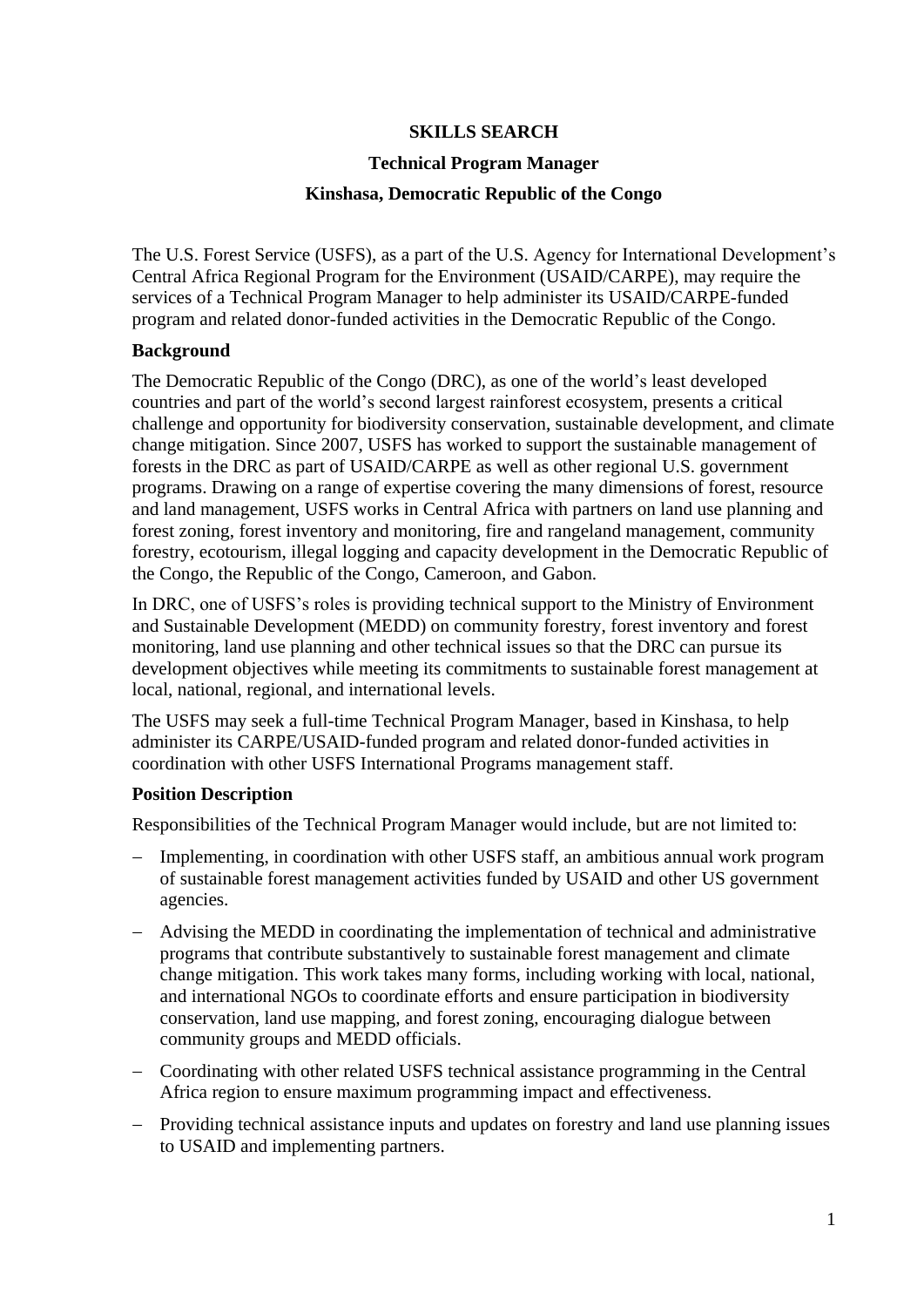- Implementing other related natural resource management technical assistance activities with partner institutions in DRC and coordinated across the Congo Basin.
- Contributing substantively to the preparation and execution of national and regional natural resource management training workshops.
- Working with regional and international partner institutions to maximize the impact of limited resources in a challenging development context.
- Orienting and coordinating the activities of visiting teams of USFS experts, as well as coordinating with ministry counterparts and other technical consultant missions.
- Communicating USFS interests and, where appropriate, those of other USG agencies in national and regional sustainable forest management contexts.
- Identifying other areas where USFS can lend its technical expertise in the areas of land use planning, forest inventory, and capacity development to the sustainable development of a country that is critical to global biodiversity conservation and carbon mitigation.

## **Qualifications**

- At least a master's degree in conservation biology, environmental sciences, forestry, sustainable development, or related field.
- Ability to represent the US government at meetings and in interactions with international donors, local governments, international NGOs, and civil society.
- Demonstrated ability to provide technical coordination and leadership with a broad range of interested parties, across cultures, languages and varying capacity levels in order to catalyze improved conservation outcomes.
- Skills in broad outreach, including building, maintaining, and managing diverse partnerships with government and civil society partners, donor agencies, etc.
- Ability to think critically and synthetically across fields and topics related to natural resource management and sustainable development in the developing country context.
- Demonstrated capacity to plan, organize, and prioritize multiple tasks to ensure their efficient and timely accomplishment.
- Familiarity with conservation and development issues in Africa.
- Knowledge of climate policy and public lands issues preferred.
- Strong ability to work independently in difficult conditions while maintaining productivity.
- Ability to manage budgets and staff.
- Excellent oral and written communication skills in French and English.
- Experience working in a developing country is preferred; experience in Central Africa a plus.
- Candidates from the Congo Basin region and, especially, women are strongly encouraged to apply.

**Location:** The position would be based in Kinshasa, the Democratic Republic of the Congo, with travel regionally or internationally as needed.